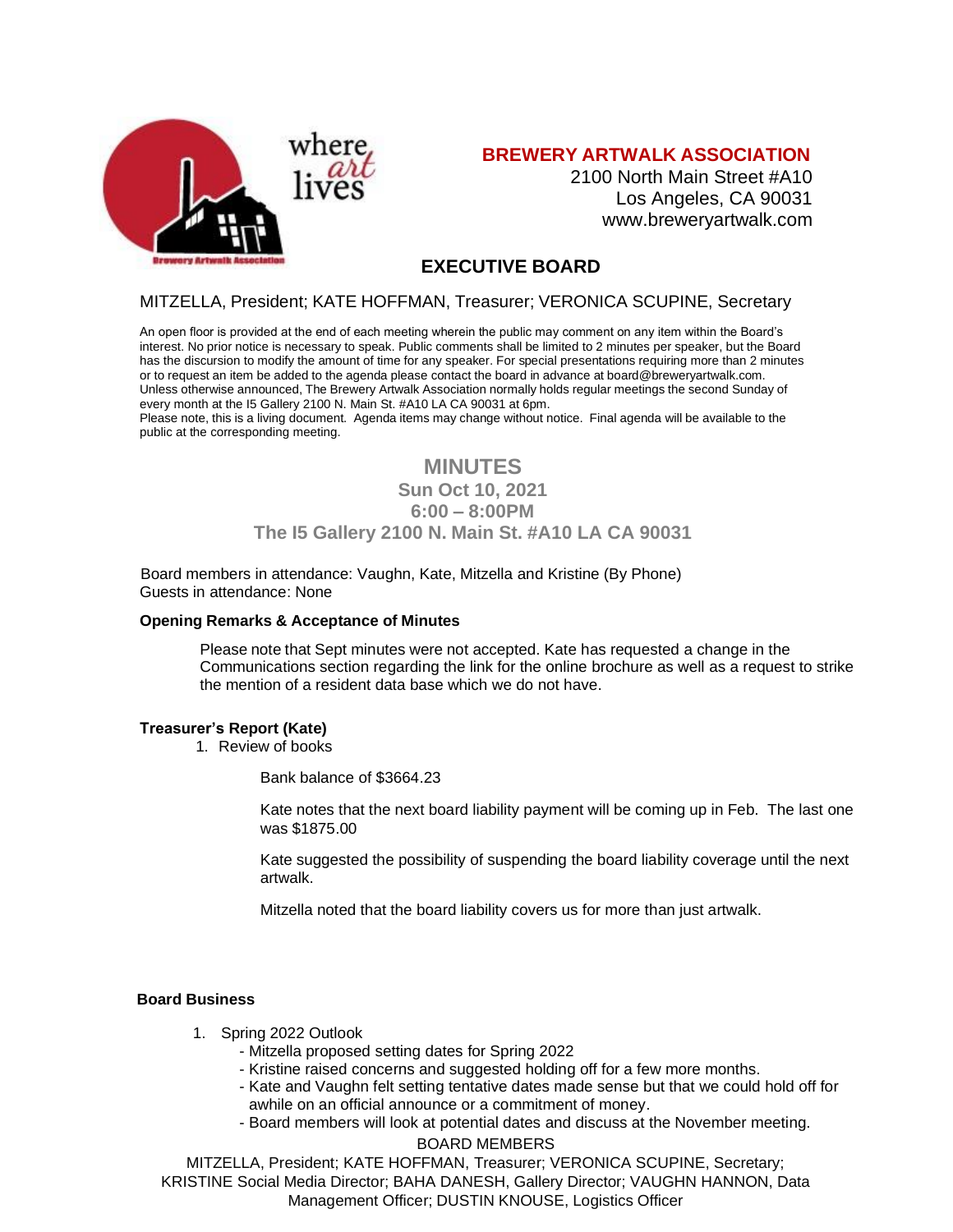### **Fundraising (Kate)**

1. Grant Update

- Kate is still waiting to hear back from the grant. Kate has been sending multiple emails with no response despite having sent every document requested. If the grant was received, it would be up to \$5,000 for the BAA.

- 2. BAA Fundraiser
	- Kate will register the BAA for Pay Pal Giving fund which will be needed to collect the funds raised by the upcoming Go Fund Me fundraiser planned to kick off on Giving Tuesday.
	- Mitzella shared a draft of the video which will be the header on the Go Fund Me page.
		- Overall reception was good.
		- Not all who submitted clips were used. Anyone who's clip wasn't used will be used on social media.
		- Photos used in the video are owned by the BAA.
		- Kristine raised a concern about whether or not photos should be credited even though the board owns the media. She advocated for giving credit to the photographers and the artists who appear in the video.

## **Logistics (Dustin)**

1. Nothing to report.

## **Marketing /Graphic Design (Mitzella)**

- 1. Billboard refresh update
	- Quote from Walldogs: \$6720 for a stripped repaint or \$8400 for a new design (with the same colors)
	- The BAA will not need a new design but Stronghold Gym will likely want a new design.
	- Kate has not spoken with Katherine from Stronghold but will get with her at some point before the November meeting.
	- Mitzella requested that Kate find out whether or not Stronghold is offering to pay for the BAA's portion of the billboard outright or if they would be considering it as a loan that needs to be paid back since this has not been clear so far. We should have it clearly stated in writing one way or the other.
- 2. New Residents
	- Kate pointed out that there has been a lot of resident turn over at the Brewery over the Pandemic and that many artists that showed regularly are no longer here.
	- Kate suggested launching an awareness campaign in the months leading up to the spring event as a way to inform new residents about the event and build interest. Suggestions for implementing this included:
		- A dedicated page on the website for new residents.
		- A flier announcing artwalk under every door.

#### BOARD MEMBERS

MITZELLA, President; KATE HOFFMAN, Treasurer; VERONICA SCUPINE, Secretary; KRISTINE Social Media Director; BAHA DANESH, Gallery Director; VAUGHN HANNON, Data Management Officer; DUSTIN KNOUSE, Logistics Officer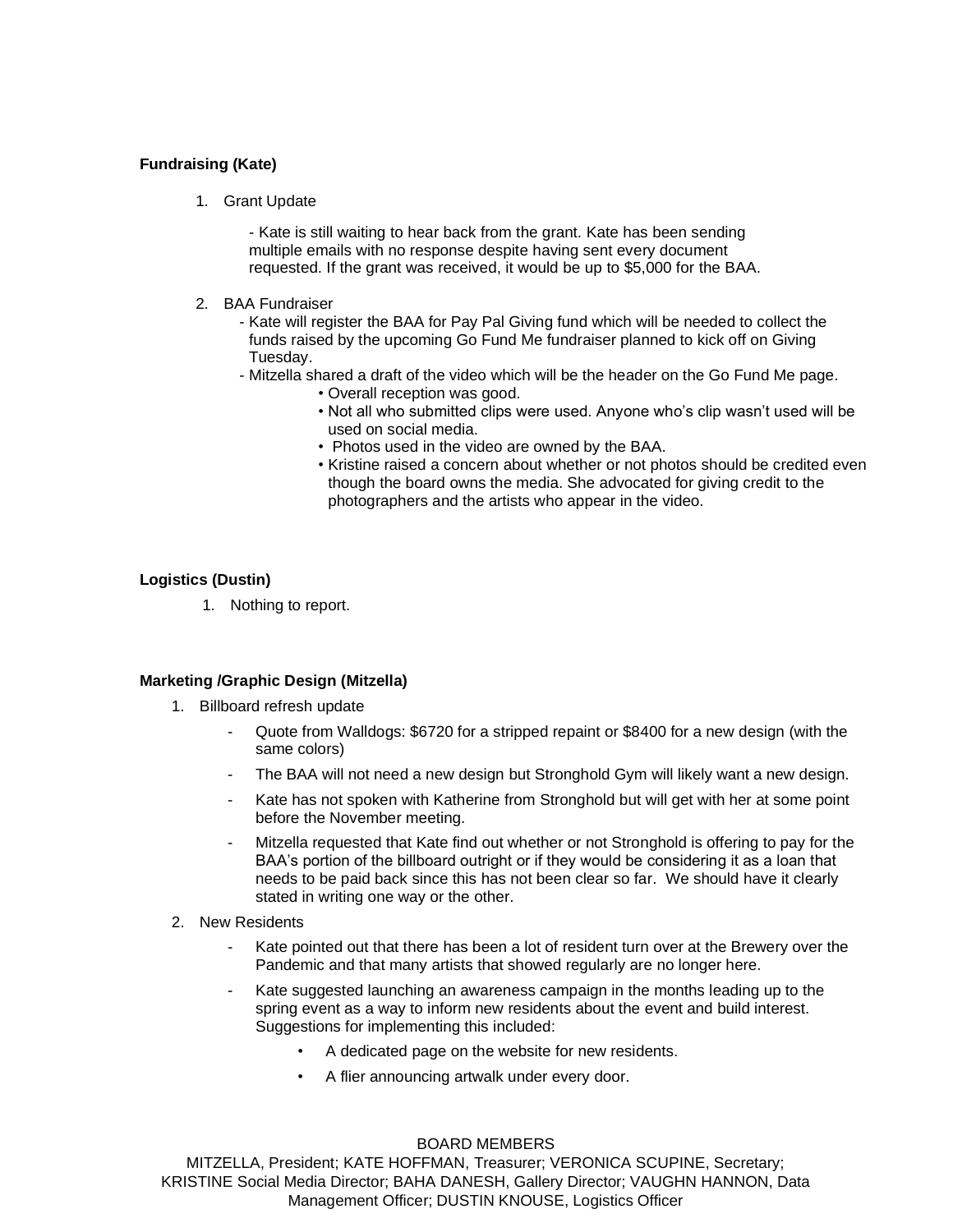#### **Social Media (Kristine)**

- 1. Kristine requested the Twitter log in info from Mitzella
- 2. No one is sending in info to post or tagging the BAA

### **Gallery (Baha)**

1. Nothing to report

#### **Data Management (Vaughn)**

- 1. Nothing to report
- 2. Resident Webpage
	- Should have all the same info as the old new resident welcome brochure as well as registration information, current dates, best practices, rules and guidelines, newsletter sign up etc.
	- Page should be back facing.
	- The link can be shared with the Brewery office so they can include it in their new resident packages which are now entirely digital.

## **Communications (Kate)**

1. Calls are starting to come into the info line asking about the dates for the next artwalk.

#### **Open Floor**

1. Nothing for open floor.

### **Meeting Adjourned**

**Next Meeting Will Be November 14th @ 6pm in the I5 Gallery**